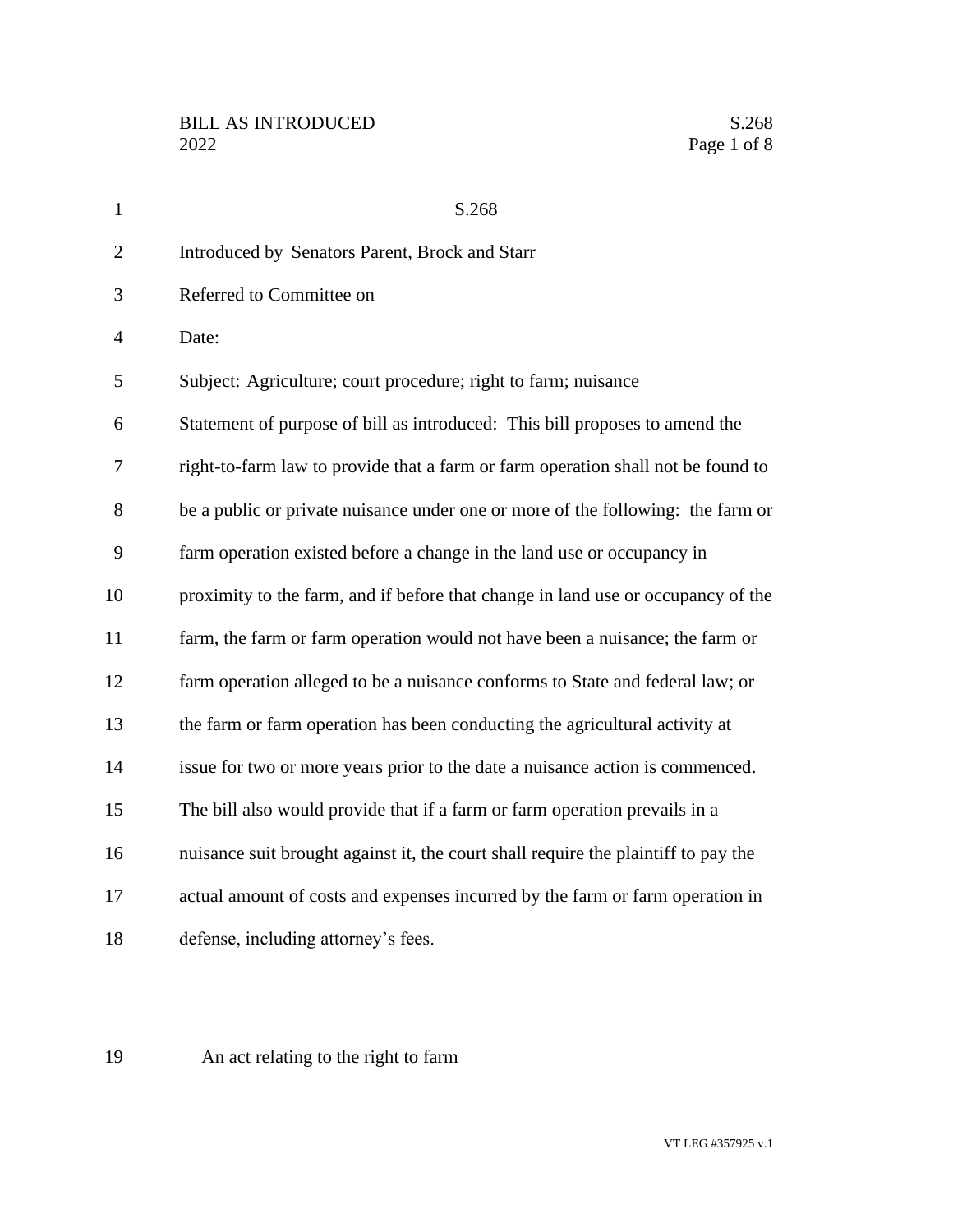| $\mathbf{1}$   | It is hereby enacted by the General Assembly of the State of Vermont:            |
|----------------|----------------------------------------------------------------------------------|
| $\overline{2}$ | Sec. 1. 12 V.S.A. chapter 195 is amended to read:                                |
| 3              | CHAPTER 195. NUISANCE SUITS AGAINST AGRICULTURAL                                 |
| $\overline{4}$ | <b>ACTIVITIES FARM OPERATIONS</b>                                                |
| 5              | § 5751. LEGISLATIVE FINDINGS AND PURPOSE                                         |
| 6              | The General Assembly finds that agricultural production is a major               |
| 7              | contributor to the State's economy; that agricultural lands constitute unique    |
| 8              | and irreplaceable resources of statewide importance; that the continuation of    |
| 9              | existing and the initiation of new agricultural activities farm operations       |
| 10             | preserve the landscape and environmental resources of the State, contribute to   |
| 11             | the increase of tourism, and further the economic welfare and self-sufficiency   |
| 12             | of the people of the State; and that the encouragement, development,             |
| 13             | improvement, and preservation of agriculture will result in a general benefit to |
| 14             | the health and welfare of the people of the State. In order for the agricultural |
| 15             | industry to survive in this State, farms will likely change, adopt new           |
| 16             | technologies, and diversify into new products, which for some farms will mean    |
| 17             | increasing in size. The General Assembly finds that agricultural activities farm |
| 18             | operations are potentially subject to lawsuits based on the theory of nuisance,  |
| 19             | and that these suits encourage and could force the premature removal of the      |
| 20             | farmlands and other farm resources farmland from agricultural use. It is the     |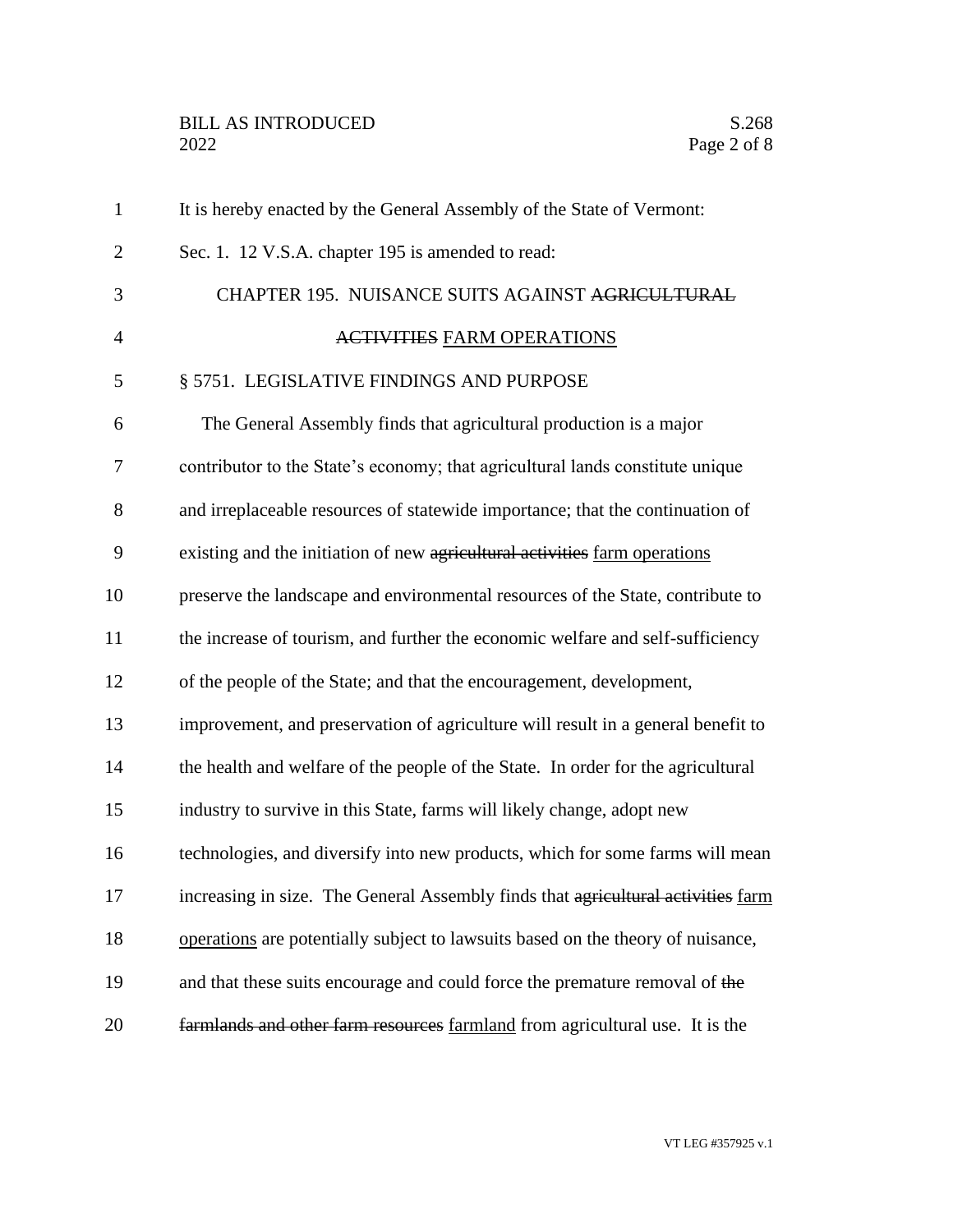| $\mathbf{1}$   | purpose of this chapter to protect reasonable agricultural activities conducted           |
|----------------|-------------------------------------------------------------------------------------------|
| $\mathbf{2}$   | on the farm farm operations from nuisance lawsuits.                                       |
| 3              | § 5752. DEFINITIONS                                                                       |
| $\overline{4}$ | For the purpose of this chapter, "agricultural As used in this chapter:                   |
| 5              | (1) "Agricultural activity" means, but is not limited to:                                 |
| 6              | $\overline{(1)(A)}$ the cultivation or other use of land for producing food, fiber,       |
| 7              | Christmas trees, maple sap, or horticultural and orchard crops; the raising,              |
| 8              | feeding, or management of domestic animals as defined in 6 V.S.A. § 1151 or               |
| 9              | bees; the operation of greenhouses; the production of maple syrup; the on-site            |
| 10             | storage, preparation, and sale of agricultural products principally produced on           |
| 11             | the farm; and the on-site production of fuel or power from agricultural                   |
| 12             | products or wastes principally produced on the farm;                                      |
| 13             | $\left(\frac{2}{B}\right)$ the preparation, tilling, fertilization, planting, protection, |
| 14             | irrigation, and harvesting of crops; the composting of material principally               |
| 15             | produced by the farm or to be used at least in part on the farm; the ditching and         |
| 16             | subsurface drainage of farm fields and the construction of farm ponds; the                |
| 17             | handling of livestock wastes and by-products; and the on-site storage and                 |
| 18             | application of agricultural inputs, including lime, fertilizer, and pesticides; or        |
| 19             | (C) farming as defined under 10 V.S.A. § 6001(22).                                        |
| 20             | (2) "Farm" means the land, plants, animals, buildings, or structures on a                 |
| 21             | parcel of land used for farming.                                                          |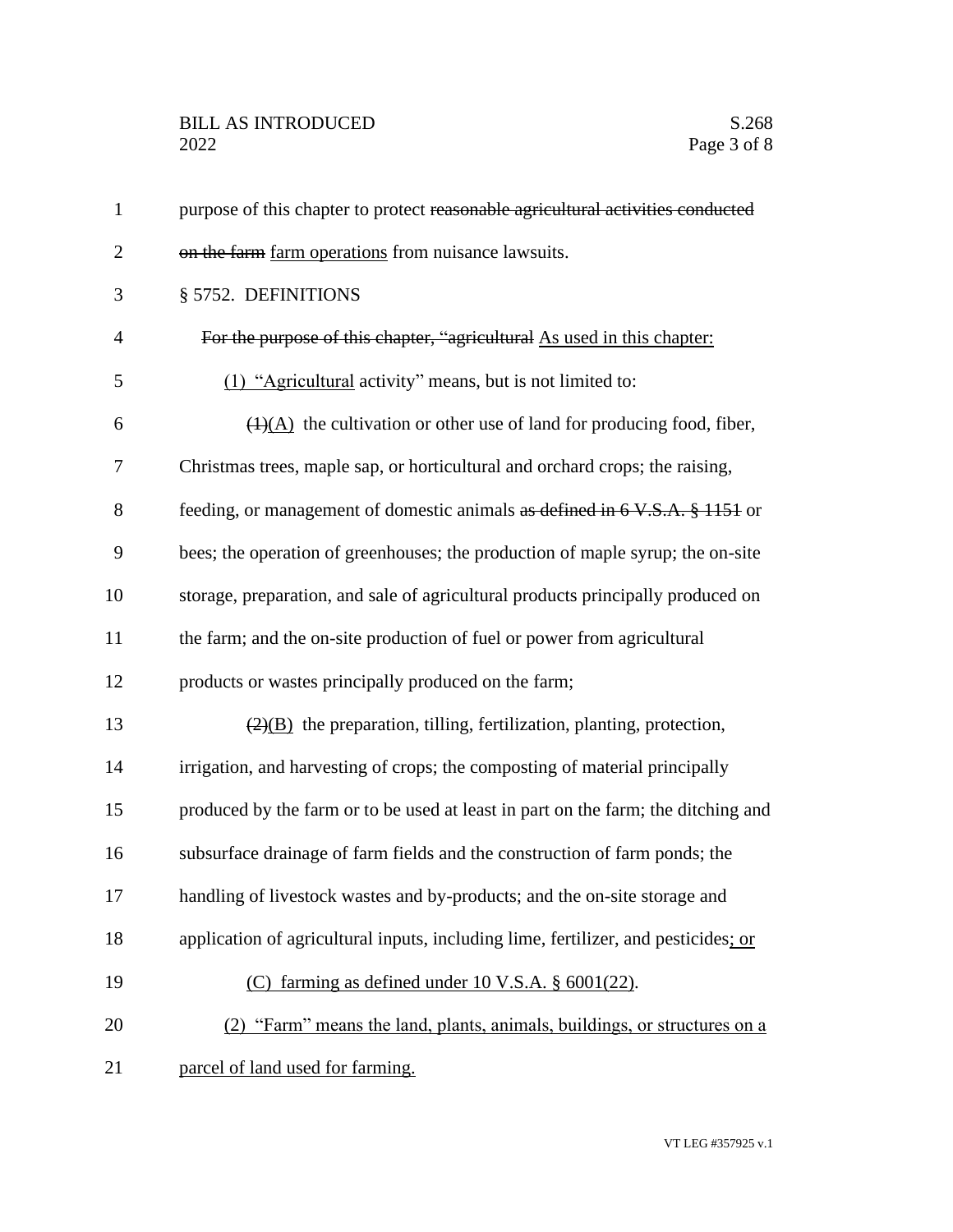## BILL AS INTRODUCED<br>2022 Page 4 of 8

| $\mathbf{1}$   | (3) "Farm operation" means the operation and management of a farm or              |
|----------------|-----------------------------------------------------------------------------------|
| $\overline{2}$ | a condition or activity that occurs at any time as necessary on a farm, including |
| 3              | all those activities defined as "agricultural activity" and all of the following: |
| $\overline{4}$ | (A) marketing produce at roadside stands or farm markets;                         |
| 5              | (B) the generation of noise, odors, dust, fumes, and other associated             |
| 6              | conditions;                                                                       |
| 7              | (C) the composting of material principally produced by the farm or to             |
| 8              | be used at least in part on the farm;                                             |
| 9              | (D) the ditching and subsurface drainage of farm fields and the                   |
| 10             | construction of farm ponds;                                                       |
| 11             | (E) the handling of livestock wastes and by-products;                             |
| 12             | (F) the operation of machinery and equipment necessary for a farm,                |
| 13             | including irrigation and drainage systems, pumps, and on-farm grain dryers;       |
| 14             | (G) the movement of vehicles, machinery, equipment, and farm                      |
| 15             | products and associated inputs necessary for farm operations on the roadway;      |
| 16             | (H) field preparation and ground and aerial seeding and spraying;                 |
| 17             | (I) the on-site storage and application of agricultural inputs, including         |
| 18             | lime, fertilizer, organic materials, conditioners, and pesticides;                |
| 19             | (J) the use of alternative pest management techniques;                            |
| 20             | (K) the management, storage, transport, utilization, and application of           |
| 21             | farm by-products, including manure or agricultural wastes;                        |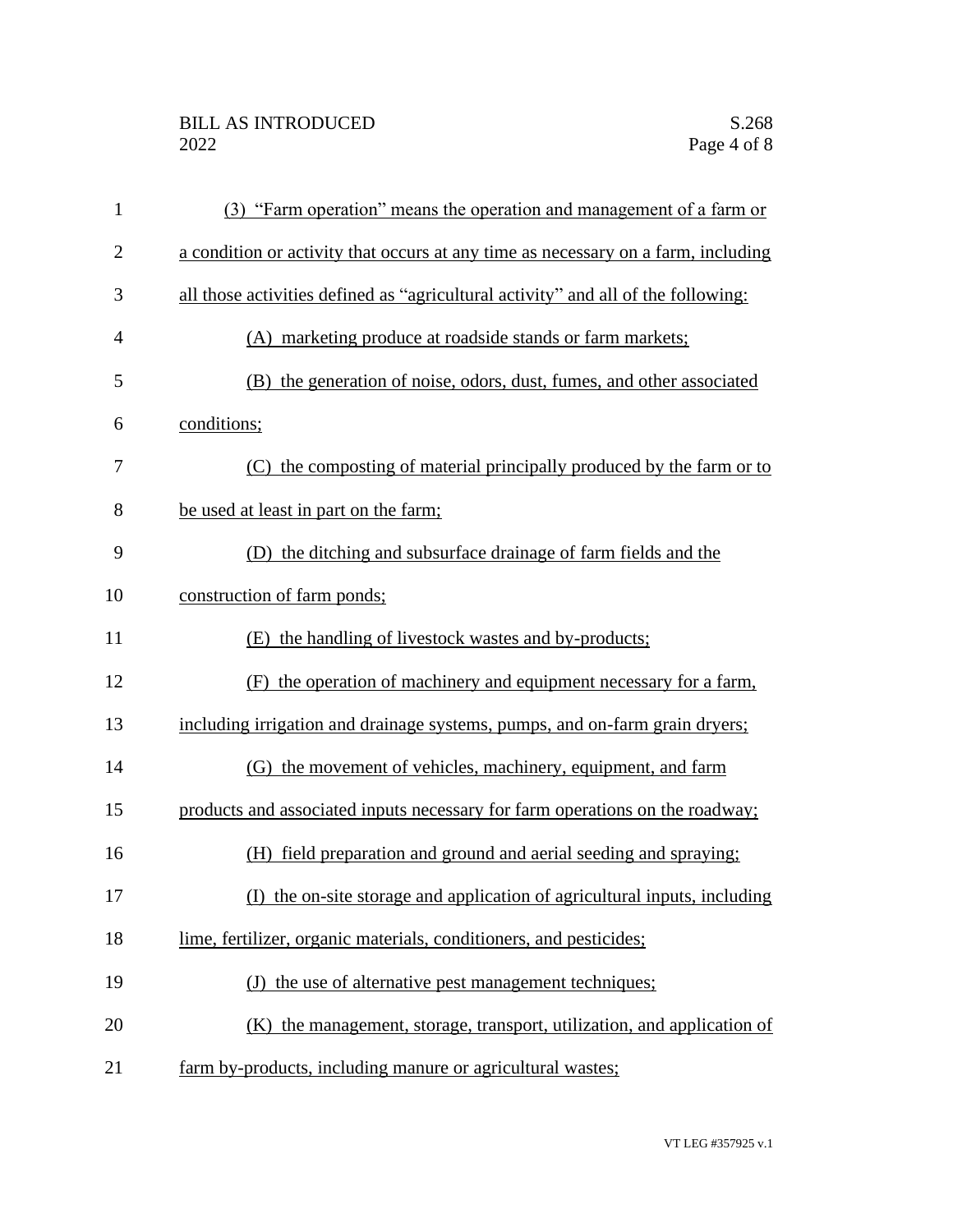| $\mathbf{1}$   | (L) the conversion from one farm operation to another farm                          |
|----------------|-------------------------------------------------------------------------------------|
| $\overline{c}$ | operation; and                                                                      |
| 3              | (M) the employment and use of labor.                                                |
| $\overline{4}$ | (4) "Farm product" means those products produced by an agricultural                 |
| 5              | activity that are sold in commerce or otherwise used by humans, including           |
| 6              | forages and sod crops, grains and feed crops, field crops, dairy and dairy          |
| 7              | products, poultry and poultry products, livestock and livestock products, bees      |
| 8              | and bee products, berries, herbs, fruits, vegetables, flowers, seeds, grasses,      |
| 9              | nursery stock, trees and tree products, or any other product produced from          |
| 10             | farming.                                                                            |
| 11             | (5) "Livestock" means cattle, cow or calf pairs, youngstock, heifers,               |
| 12             | bulls, American bison, swine, sheep, goats, horses, cervids, camelids, ratites,     |
| 13             | rabbits, pheasants, chukar partridge, coturnix quail, laying hens, broiler          |
| 14             | chickens, ducks, turkeys, or any other type of animal or fowl designated as         |
| 15             | livestock by the Secretary of Agriculture, Food and Markets under the               |
| 16             | Required Agricultural Practices.                                                    |
| 17             | § 5753. AGRICULTURAL ACTIVITIES; FARM OPERATIONS;                                   |
| 18             | PROTECTION FROM NUISANCE LAWSUITS                                                   |
| 19             | $(a)(1)$ Agricultural activities shall be entitled to a rebuttable presumption      |
| 20             | that the activity does not constitute a nuisance if the agricultural activity meets |
| 21             | all of the following conditions:                                                    |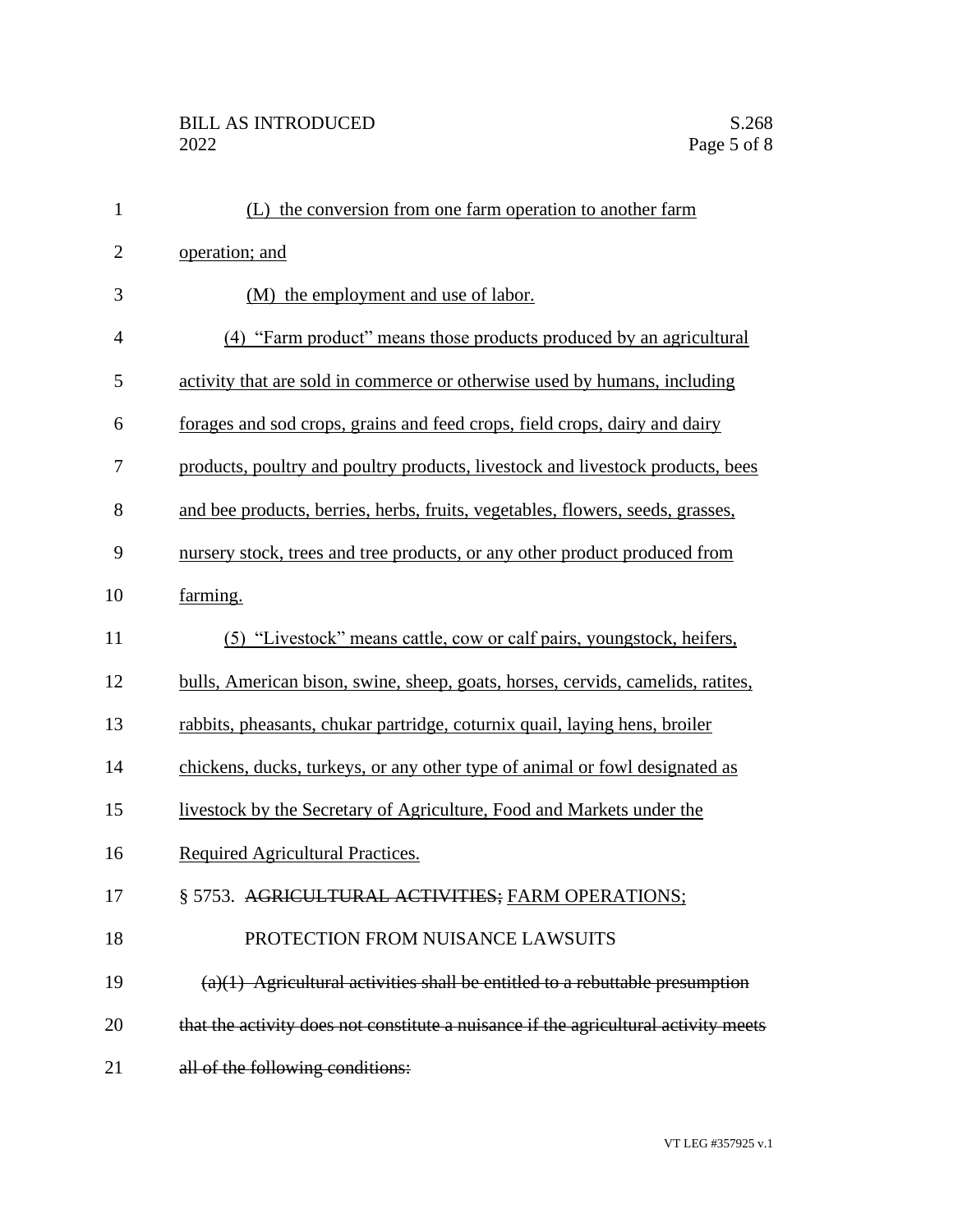## BILL AS INTRODUCED<br>2022 Page 6 of 8

| 1              | $(A)$ it is conducted in conformity with federal, State, and local laws          |
|----------------|----------------------------------------------------------------------------------|
| $\overline{2}$ | and regulations (including required agricultural practices);                     |
| 3              | (B) it is consistent with good agricultural practices;                           |
| 4              | (C) it is established prior to surrounding nonagricultural activities;           |
| 5              | and                                                                              |
| 6              | (D) it has not significantly changed since the commencement of the               |
| 7              | prior surrounding nonagricultural activity.                                      |
| 8              | (2) The presumption that the agricultural activity does not constitute a         |
| 9              | nuisance may be rebutted by a showing that the activity has a substantial        |
| 10             | adverse effect on health, safety, or welfare, or has a noxious and significant   |
| 11             | interference with the use and enjoyment of the neighboring property.             |
| 12             | (a) A farm or farm operation shall not be found to be a public or private        |
| 13             | nuisance under one or more of the following:                                     |
| 14             | (1) The farm or farm operation existed before a change in the land use           |
| 15             | or occupancy of land in proximity to the farm, and if before that change in land |
| 16             | use or occupancy of the farm, the farm or farm operation would not have been     |
| 17             | a nuisance.                                                                      |
| 18             | (2) The farm or farm operation alleged to be a nuisance is in good               |
| 19             | standing with the Secretary of Agriculture, Food and Markets under 6 V.S.A.      |
| 20             | chapter 215.                                                                     |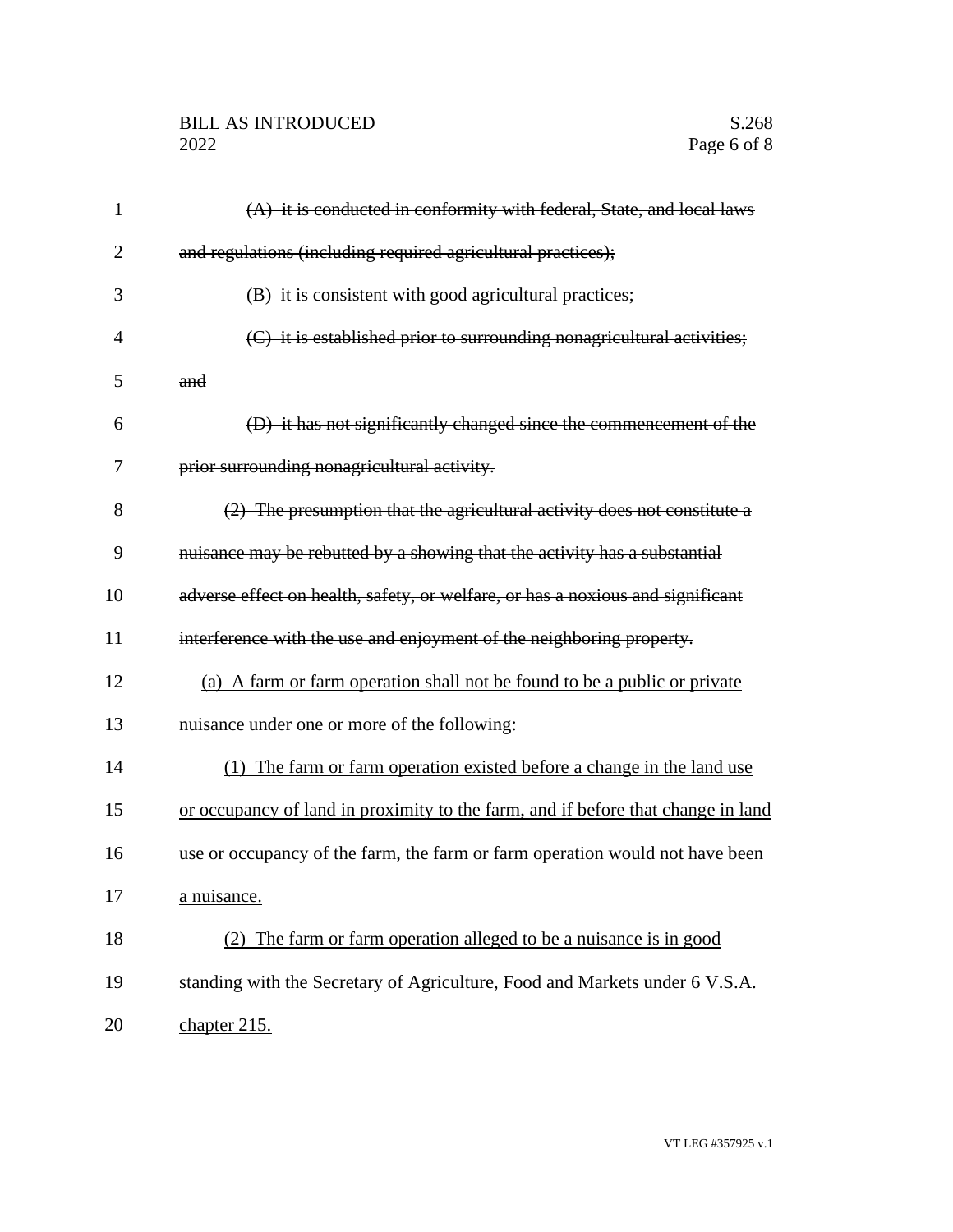| 1              | (3) The farm or farm operation has been conducting the agricultural                      |
|----------------|------------------------------------------------------------------------------------------|
| $\overline{2}$ | activity at issue for two or more years prior to the date a nuisance action is           |
| 3              | commenced. In determining the duration of an agricultural activity on a farm             |
| 4              | or farm operation, the initial date of operation shall be when the agricultural          |
| 5              | activity commenced on the farm or farm operation.                                        |
| 6              | (b) A farm or farm operation that is conforming with State and federal law               |
| 7              | shall not be found to be a public or private nuisance as a result of any of the          |
| 8              | following:                                                                               |
| 9              | $(1)$ a change in ownership or size;                                                     |
| 10             | (2) temporary cessation or interruption of farming;                                      |
| 11             | (3) enrollment in governmental programs;                                                 |
| 12             | (4) adoption of new technology; or                                                       |
| 13             | (5) a change in the type of farm product being produced.                                 |
| 14             | $\overline{(b)(c)}$ Nothing in this section shall be construed to limit the authority of |
| 15             | State or local boards of health to abate nuisances affecting the public health.          |
| 16             | * * *                                                                                    |
| 17             | § 5754a. AWARD OF COSTS AND EXPENSES                                                     |
| 18             | In any nuisance action brought in which a farm or farm operation is alleged              |
| 19             | to be a nuisance, if the defendant farm or farm operation prevails, the court            |
| 20             | shall require the plaintiff to pay the actual amount of costs and expenses               |
| 21             | determined by the court to have been reasonably incurred by the farm or farm             |